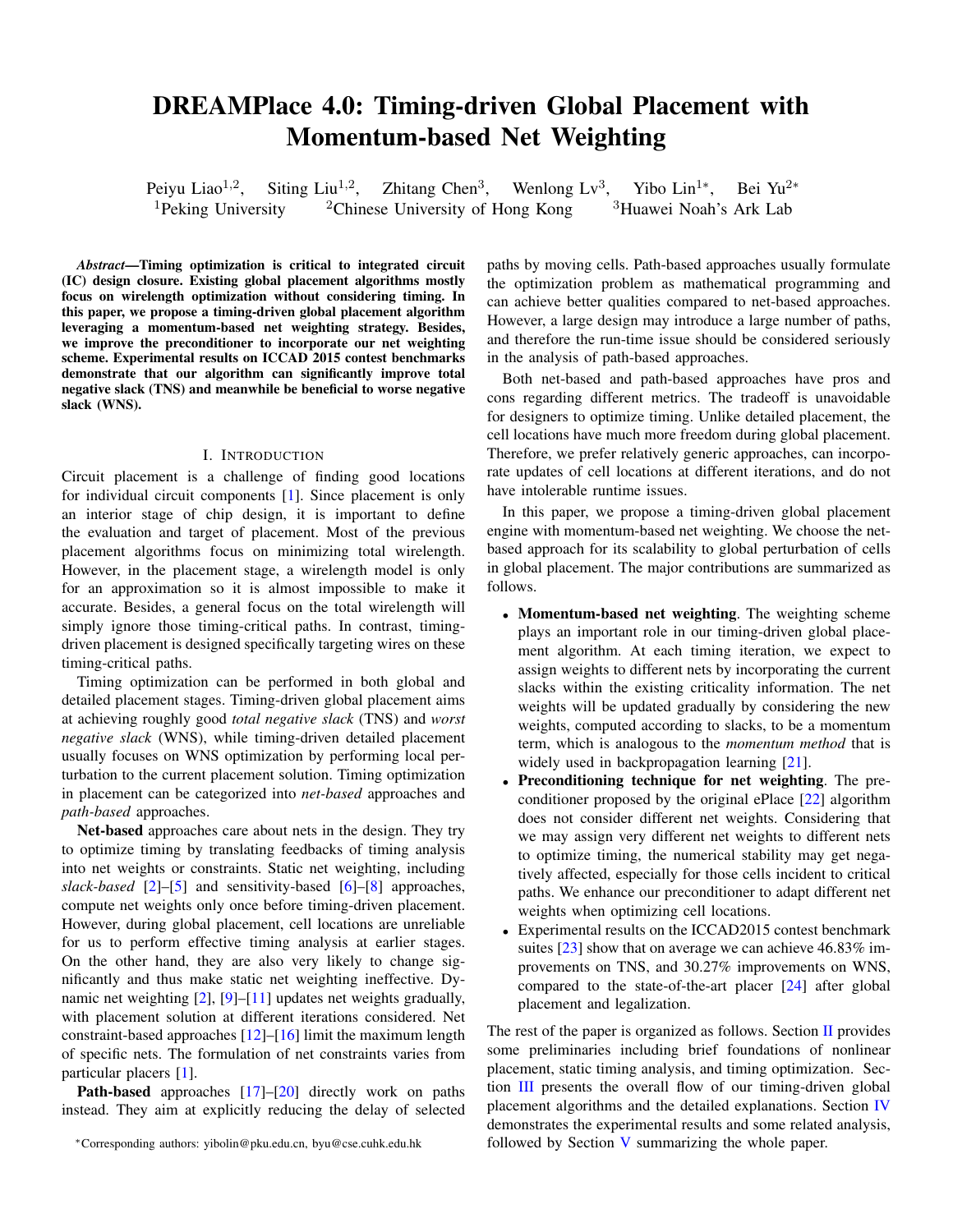## II. PRELIMINARY

## *A. Nonlinear Global Placement*

At the global placement stage, a given circuit is considered to be a graph where vertices model gates. Placers are expected to place millions of instances to appropriate locations such that the total wirelength can be minimized. The netlist  $N = (E, V)$ consists of a net set  $E$  and a node (cell) set  $V$ . Suppose that we have *n* nodes in the design (*i.e.*  $|V| = n$ ), the global placement seeks locations  $(x, y) \in \mathbb{R}^n \times \mathbb{R}^n$  that minimize the total halfperimeter wirelength  $W(x, y)$ . If we assign a net weight  $w_e$  for each net  $e \in E$ , the optimization formulation can be modified to minimizing the weighted sum

$$
\min_{\boldsymbol{x}, \boldsymbol{y}} \sum_{e \in E} w_e W(e; \boldsymbol{x}, \boldsymbol{y}). \tag{1}
$$

There are many modern techniques to smoothly approximate the half-perimeter wirelength model  $W(e; x, y)$ . Nonlinear placement adopts a *nonlinear* differentiable approximation of  $W(e; x, y)$ . A widely-used approximation is the weightedaverage (WA) model [\[25\]](#page-5-16), [\[26\]](#page-5-17),

$$
\tilde{W}_x(e, \gamma; \boldsymbol{x}, \boldsymbol{y}) = \frac{\sum_{i \in e} x_i e^{\frac{x_i}{\gamma}}}{\sum_{i \in e} e^{\frac{x_i}{\gamma}}} - \frac{\sum_{i \in e} x_i e^{-\frac{x_i}{\gamma}}}{\sum_{i \in e} e^{-\frac{x_i}{\gamma}}},
$$
\n
$$
\tilde{W}(e, \gamma; \boldsymbol{x}, \boldsymbol{y}) = \tilde{W}_x(e, \gamma; \boldsymbol{x}, \boldsymbol{y}) + \tilde{W}_y(e, \gamma; \boldsymbol{x}, \boldsymbol{y}),
$$
\n(2)

where  $\tilde{W}_x(e, \gamma; x, y)$  and  $\tilde{W}_y(e, \gamma; x, y)$  are the net wirelength along horizontal and vertical direction, respectively.  $\gamma$  is a hyperparameter to control the precision of this approximation. A typical non-linear placement problem can be formulated as

<span id="page-1-1"></span>
$$
\min_{\boldsymbol{x},\boldsymbol{y}} \sum_{e \in E} w_e W(e; \boldsymbol{x}, \boldsymbol{y}) + \lambda D(\boldsymbol{x}, \boldsymbol{y}), \tag{3}
$$

where E is the net set,  $W(e; \cdot, \cdot)$  is the wirelength function that calculates the total wirelength of a specific net  $e \in E$ , function  $D(\cdot, \cdot)$  indicates the total density penalty and  $\lambda$  is the corresponding density weight. This is a typical *unconstrained* optimizatin problem with arguments  $x, y$  being the cell locations.

The objective function  $(3)$  is required to be everywhere differentiable so that we can use gradient-based methods to optimize the variables. Additionally, the term  $W(e; x, y)$  is a nonlinear approximation of the net wirelength.

# *B. Static Timing Analysis*

The timing-driven placement has to be guided by timing analysis. Static timing analysis (STA) evaluates the setup/hold timing performance of a circuit under best-case and worst-case scenarios based on its delay-annotated timing graph [\[27\]](#page-5-18), [\[28\]](#page-5-19). It performs forward and backward propagation to compute the arrival time and the required arrival time for each node in the graph, respectively [\[29\]](#page-5-20).

More specifically, we model the given circuit as a *directed acyclic graph* (DAG). Each node in the DAG corresponds to a pin in the circuit, and each edge in this graph represents a directed pin-to-pin connection. A complete STA process evaluates the delays of nets and cells, and then computes the arrival time and required arrival time of pins through propagation. For a specific pin p, assume that we have its arrival time  $t_{\text{at}}(p)$  and

required arrival time  $t_{rat}(p)$ , then the *slack* of p is defined as the difference of its required arrival time minus arrival time,

$$
s(p) = t_{\text{rat}}(p) - t_{\text{at}}(p). \tag{4}
$$

Slack is an important metric to evaluate the timing quality of a placement solution. The *worst negative slack* (WNS) is the most commonly used timing metric, defined as the worst one among all negative slacks of timing endpoints,

$$
s_{\text{wns}} = \min_{t \in P_{\text{end}}} s(t),\tag{5}
$$

where  $P_{\text{end}}$  indicates the set of all timing endpoints, and  $s_{\text{wns}}$ is the worst negative slack. We assume that there exists at one  $t \in P_{\text{end}}$  such that  $s(t) < 0$ , otherwise the timing constraints are perfectly satisfied. Another well-known timing closure objective is the *total negative slack* (TNS), defined as the sum of all negative slacks of timing endpoints,

$$
s_{\text{ths}} = \sum_{t \in P_{\text{end}}, s(t) < 0} s(t),\tag{6}
$$

where  $s_{\text{tns}}$  stands for the total negative slack [\[16\]](#page-5-8).

# *C. Timing Optimization*

Timing-driven placement pays more attention to timing optimization. Rather than the total wirelength of the circuit design, we prefer objectives that are more suitable to reflect timing metrics. TNS and WNS are both well-adopted timing metrics, however, they may emphasize different aspects. Intuitively, WNS may only provide timing information of a single critical path, while TNS gives the overall timing information of multiple or even a large number of critical paths. Empirically, TNS should be more important to guide the timing optimization during global placement, as it can integrate information of all critical paths. On the contrary, WNS should be a more important metric when optimizing timing precisely in detailed placement.

The complete formulation of timing-driven global placement can be summarized as follows.

<span id="page-1-2"></span>
$$
\begin{array}{ll}\n\max & s(\boldsymbol{x}, \boldsymbol{y}) \\
\text{s.t.} & \rho_b(\boldsymbol{x}, \boldsymbol{y}) \le \rho_t, \forall b \in B,\n\end{array} \tag{7}
$$

where B is the set of  $m \times m$  planar grids (bins) for a positive integer m,  $\rho_b(x, y)$  denote the density of a bin  $b \in B$ ,  $\rho_t$ represents the target placement density of each bin, and the objective function  $s(x, y)$  stands for a *negative* slack function. Typically, the objective function  $s(x, y)$  can be TNS  $s_{\text{tns}}(x, y)$ or WNS  $s_{\text{wns}}(x, y)$ . Equation [\(7\)](#page-1-2) shares the same cell constraints but uses a completely different objective function from that of wirelength-driven analytical placement. Unlike wirelength functions that usually have closed-form representations with respect to cell locations directly, slack functions cannot be represented explicitly. That is the reason why we decide to optimize timing indirectly by implementing net weighting schemes in the wirelength optimization.

### III. ALGORITHMS

<span id="page-1-0"></span>The overall flow of our placement framework with timing analysis is illustrated in Fig. [1.](#page-2-0) Compared to modern gradientbased analytical placers, we must determine whether to perform timing analysis at each gradient-based iteration.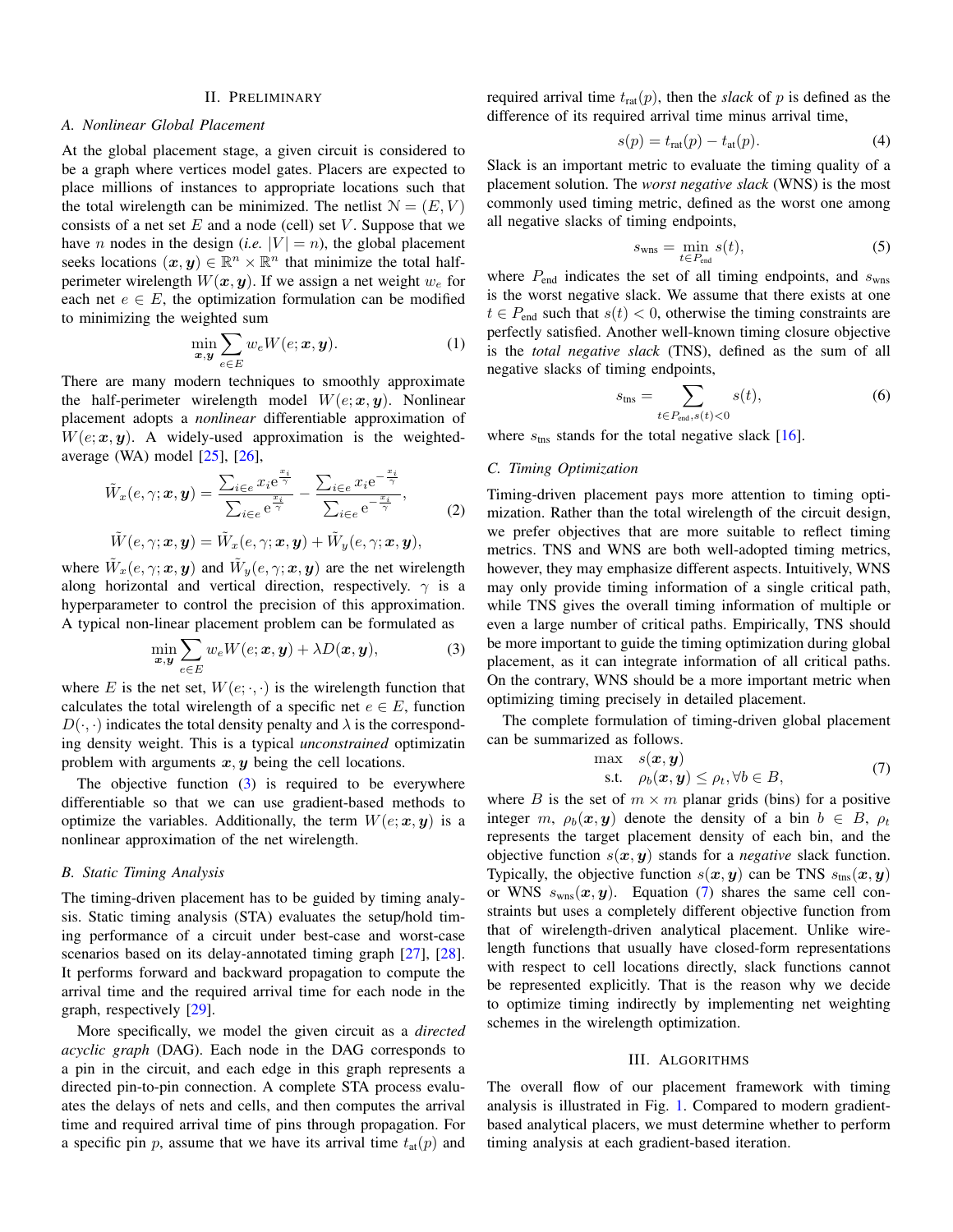<span id="page-2-0"></span>

Fig. 1 Our overall flow with timing optimization.

<span id="page-2-1"></span>

(a) A Steiner tree example (b) The corresponding RC tree Fig. 2 A 4-pin net example of Steiner tree and the corresponding RC tree constructed for net delay calculation.

## *A. RC Tree Construction*

We must construct RC trees for nets manually at every timing iteration, as the cell locations are going to be changed in every backward step. Given a *possibly illegal* placement solution, we are provided with all pin locations for each net.

For a specific net, we start with the pin locations it contains. A FLUTE [\[30\]](#page-5-21) call will be performed to construct the rectilinear Steiner minimal tree of this net. This Steiner tree generally reflects how the timing propagation will be performed internally inside the timer we use. We take a simple 4-pin net as an example to illustrate how to construct the RC tree for a certain net in Fig.  $2(a)$  and Fig.  $2(b)$ . The abstract RC tree hierarchy is shown in Fig.  $2(b)$ . To construct RC information from interconnects, we require the resistance value per unit length  $r'$  and the capacitance value per unit length  $c'$ , which should be pre-determined for the given design.

## *B. Delay Calculation*

We can enrich details on Fig.  $2(b)$  by adding some abstract resistors and capacitors for edges in the RC tree, illustrated in Fig. [3.](#page-2-3) Here the Elmore delay model [\[31\]](#page-5-22) is used to approximate actual delays. More specifically, we use  $\Pi$ -model to break wires into RC sections. After we fill the RC information into the RC tree initialized by the timer, we then naturally proceed to the

<span id="page-2-3"></span>

Fig. 3 The Elmore delay model for the above 4-pin net example.

static timing analysis.

## *C. Momentum-based Net Weighting*

Net weights are assigned to all nets in the design so that some prior knowledge of how much contribution to the objective function these nets will make can be fed into the placer during global placement. The optimizer will implicitly get a stronger will to place cells containing pins included in nets with higher weights closer. Without any doubt, critical nets should be reasonably assigned higher weights to remind the placer to place cells related to them closer.

Net Criticality. Our placement database considers *criticality* value as a guide to update net weights. Let  $c_e$  and  $s_{\text{wns}}$  denote the criticality value of a specific net  $e$  and the worst negative slack, respectively. We can define the *momentum* of criticality value of a net e as

<span id="page-2-4"></span>
$$
c_{\text{mom},e} = \begin{cases} 0, & \text{if } s_{\text{wns}} \ge 0; \\ \max\left\{0, \frac{s_e}{s_{\text{wns}}}\right\}, & \text{otherwise,} \end{cases}
$$
 (8)

<span id="page-2-2"></span>where  $s_e$  is the net slack of e. If the worst negative slack  $s_{\rm wns}$ is non-negative, everybody should be satisfied and we will do nothing to the net weights. Otherwise,  $s_{\text{wns}} < 0$  is negative, and the criticality value is defined as the maximum value between 0 and the slack ratio  $s_e/s_{\text{wns}}$ .

If a net e has a non-negative slack  $s_e \geq 0$ , its criticality momentum will be set to  $c_{\text{mom},e} = 0$ , otherwise, it will be the ratio  $\frac{s_e}{s_{\text{wns}}} = \frac{|s_e|}{|s_{\text{wns}}}$  $\frac{|s_e|}{|s_{\text{wns}}|}$ . For net e, The higher slack value  $|s_e|$  we obtain, the higher criticality momentum  $c_{\text{mom},e}$  it will have.

Intuitively, the criticality indicates the probability of net  $e$  to be critical. Since we may obtain different timing-critical paths reported by the timer at each iteration, the criticality values should also be updated iteratively. A critical net may be related to multiple critical paths, and different nets may have different negative slacks. Hence, we are supposed to handle different critical nets in different ways. Nets with more negative slacks are considered to be more sensitive to timing metrics, and we should assign higher weights to them accordingly.

Define the criticality value of a net  $e$  at the  $m$ -th iteration as  $c_e^{(m)}$ . From Equation [\(8\)](#page-2-4), we know that  $s_e^{(m)}$  and  $s_{\text{wns}}^{(m)}$ , which represent the net slack and the WNS at the  $m$ -th iteration respectively, can be re-calculated at each timing iteration. Then we obtain a criticality value  $c_e^{(m)}$  of net e at the m-th iteration, which corresponds to the criticality updates.

Net weighting Scheme. We introduce a momentum-based net weighting scheme. For a specific net e, let  $\tilde{w}_e^{(m)} = \ln w_e^{(m)}$  and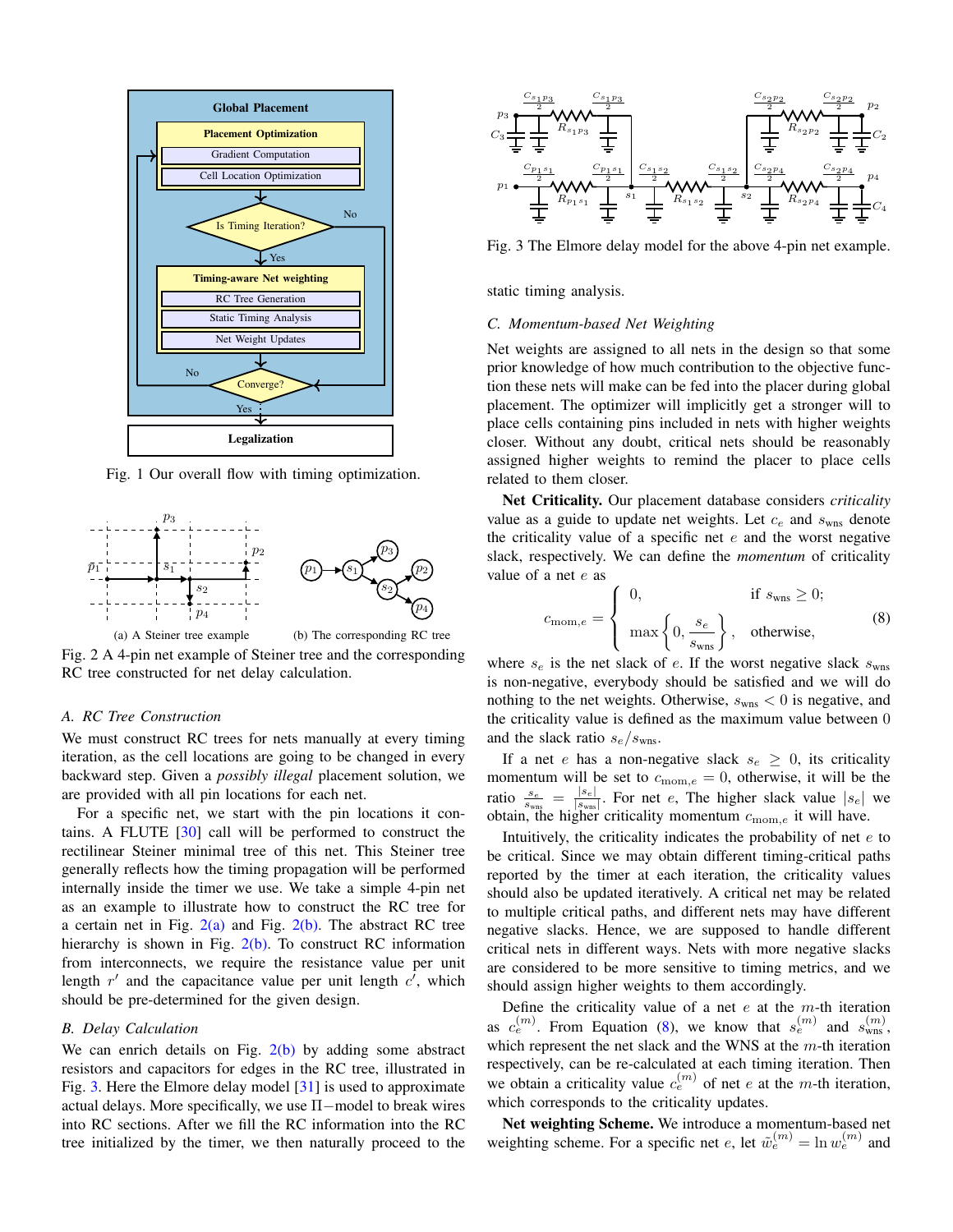<span id="page-3-3"></span>

Fig. 4 A simple example illustrating how the momentum step vectors will affect the actual gradients.

 $\Delta \tilde{w}_e^{(m)}$  be the logarithmic net weight of  $w_e$  and its increment at the  $m$ -th timing iteration, respectively.

<span id="page-3-1"></span>
$$
\tilde{w}_e^{(m+1)} = \tilde{w}_e^{(m)} + \Delta \tilde{w}_e^{(m)}, \ \ m \in \mathbb{N}.
$$

The increment value  $\Delta \tilde{w}_e^{(m)}$  is treated as the gradient determined by the timing metrics. Considering that we will obtain a new criticality *momentum* at each timing iteration. We expect the net weight  $w_e^{(m)}$  to be emphsized by its criticality  $c_e^{(m)}$ . For integer  $m \in \mathbb{N}$ , the increment relationship can be modeled by

<span id="page-3-2"></span>
$$
\Delta \tilde{w}_e^{(m)} = \tilde{c}_e^{(m)},
$$
  
\n
$$
\Delta \tilde{w}_e^{(m+1)} = \alpha \Delta \tilde{w}_e^{(m)} + (1 - \alpha) \tilde{c}_{\text{mom},e}^{(m)},
$$
\n(10)

where  $\tilde{c}_e^{(m)} = \ln(1 + c_e^{(m)})$ ,  $\tilde{c}_{\text{mom},e}^{(m)} = \ln(1 + c_{\text{mom},e}^{(m)})$  are the transformed criticality values and increments. The decay coefficient  $\alpha \in [0,1]$  is a hyperparameter. The term  $\Delta \tilde{w}_{e}^{(m)}$  can be considered as the velocity, from Equation [\(9\)](#page-3-1).

The scheme in Equations  $(9)$  and  $(10)$  is inspired by the momentum-based gradient descent algorithm on backpropagation during neural network training. In backpropagation, the momentum term should be the negative gradient of the objective, so that the actual gradient increment value can be guided while remembering the history update at each iteration. Here we apply the momentum step to the update of criticality value. If a net has a positive criticality value instead of zero, its weight should be increased according to the magnitude of criticality. Besides, if a net is reported to be critical at most timing iterations, it may have a large net weight. The weight differences are acceptable as long as no value overflow is reported.

We adopt the annotations in matrix calculus, then the scheme illustrated in Equations  $(9)$  and  $(10)$  can be reformulated as

<span id="page-3-5"></span>
$$
\Delta \tilde{\boldsymbol{w}}^{(m+1)} = \alpha \Delta \tilde{\boldsymbol{w}}^{(m)} + (1 - \alpha) \tilde{\boldsymbol{c}}_{\text{mom}}^{(m)},
$$
(11)

where  $\tilde{w}^{(m)}$ ,  $\Delta \tilde{w}^{(m)}$ , and  $\tilde{c}_{\text{mom}}^{(m)}$  indicate the logarithmic net weights, their increments, and the transformed momentum vector calculated by Equation  $(8)$ , respectively, at the m-th timing iteration. All these vectors have the same size that is exactly the total number of nets in the design. More specifically, the i-th entry of each of these vectors indicates an attribute of the net with index  $i$ . A simple example illustrating how momentumbased net weighting works is shown in Fig. [4.](#page-3-3)

If the momentum increment  $\tilde{c}_{\text{mom},e}^{(m)}$  has a very small magnitude in the late period of global placement, the vector  $\Delta \tilde{w}^{(m)}$ will approximately decay by the factor  $\alpha$  with the increment of iteration m, and correspondingly the net weight  $w^{(m)}$  will gradually stabilize. Therefore, we will keep emphasizing those nets that remain critical during placement.

Unlike [\[9\]](#page-5-5) or other similar dynamic net weighting schemes, we work on all nets instead of those only on critical paths. Every net is assigned a non-trivial criticality value related to its slack at a timing iteration, and then proceeds to the net weighting.

# *D. Preconditioning*

In numerical optimization, preconditioning is a very important step to reduce the condition number of an optimization problem. For a general unconstrained problem  $\min_{x} f(x)$ , conventional preconditioning approaches aim at solving the inverse matrix of the Hessian  $H_f^{-1}$ . Considering that the industrial designs may contain millions of instances, and such computation will have a huge overhead, the real implementation will become extremely unbearable.

The ePlace [\[22\]](#page-5-12) preconditioner only considers diagonal entries of the Hessian matrix. The objective function  $f$  is set to Equation [\(3\)](#page-1-1) by default. Without loss of generality, we only consider the horizontal direction here. Vector  $x \in \mathbb{R}^n$  represents the horizontal cell locations. The  $i$ -th diagonal entry of the Hessian matrix  $H_f^{-1}$  will be

<span id="page-3-4"></span>
$$
\frac{\partial^2 f}{\partial x_i^2} = \sum_{e \in E} w_e \frac{\partial^2 W(e; \mathbf{x}, \mathbf{y})}{\partial x_i^2} + \lambda \frac{\partial^2 D(\mathbf{x}, \mathbf{y})}{\partial x_i^2}.
$$
 (12)

In the ePlace [\[22\]](#page-5-12) algorithm, for any net  $e \in E$ , the term  $\partial^2 W(e;\boldsymbol{x},\boldsymbol{y})$  $\frac{\partial \langle e, \mathbf{x}, \mathbf{y} \rangle}{\partial x_i^2}$  is simply binary. We also adopt this approximation. More specifically, only if the *i*-th node is incident to net *e* will the term be set to 1. This very rough evaluation will approximate the first term in Equation  $(12)$  as

$$
\sum_{e \in E} w_e \frac{\partial^2 W(e; \mathbf{x}, \mathbf{y})}{\partial x_i^2} \approx \sum_{e \in E_i} w_e,
$$
 (13)

where  $E_i$  is the net subset incident to the *i*-th node. Our net weighting scheme will not affect the density term, therefore we adopt the same approximation as [\[22\]](#page-5-12) for preconditioning.

$$
\frac{\partial^2 D(\boldsymbol{x}, \boldsymbol{y})}{\partial x_i^2} = q_i \frac{\partial^2 \phi_i(\boldsymbol{x}, \boldsymbol{y})}{\partial x_i^2} \approx q_i,
$$
 (14)

where  $q_i$  is the quantity of electrical charge of the *i*-th node. The approximate preconditioning matrix on single horizontal direction will be

$$
\tilde{\boldsymbol{H}}_{f_{\boldsymbol{x},\boldsymbol{x}}} = \text{diag}\left(\sum_{e \in E_1} w_e + \lambda q_1, \cdots, \sum_{e \in E_n} w_e + \lambda q_n\right). \quad (15)
$$

When net weights are all equal to 1,  $\sum_{e \in E_i} w_e$  will be degraded to  $|E_i|$  which stands for the total number of nets incident to the *i*th node. Together with the vertical direction, the preconditioned gradient vector will be  $\nabla f_{\text{precond}} = \tilde{\mathbf{H}}_f^{-1} \nabla f$ .

## IV. EXPERIMENTAL RESULTS

#### <span id="page-3-0"></span>*A. Experimental Setup*

We conduct the experiments on the ICCAD 2015 contest benchmark suites  $[23]$ . TABLE [I](#page-4-0) shows the parameters of the circuit designs. All the cases are relatively large and most of them contain millions of cells and nets. No movable macros are included in the benchmark suites. Our algorithm is implemented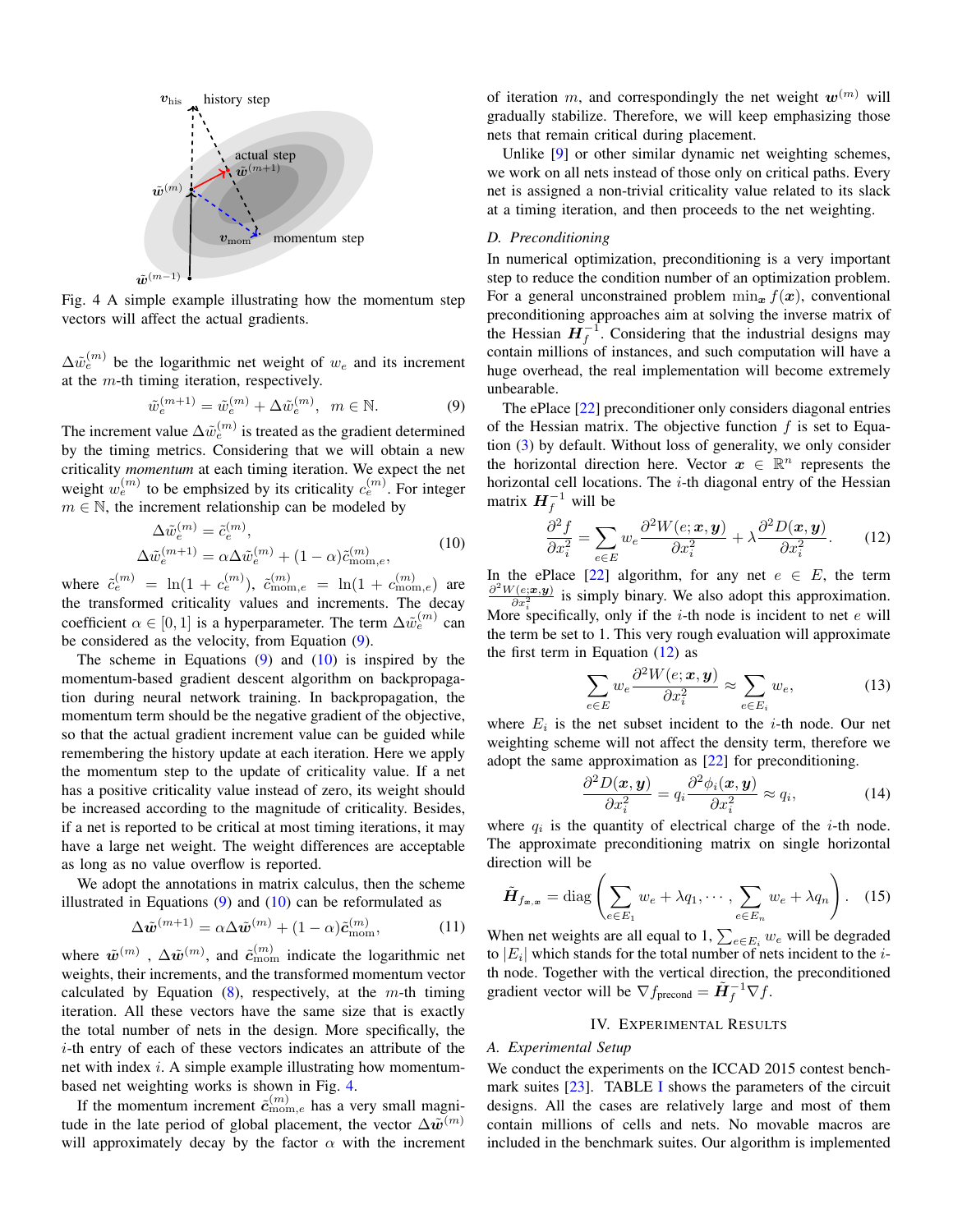<span id="page-4-0"></span>TABLE I Statistics of the ICCAD2015 contest benchmarks [\[23\]](#page-5-13).

| case name                                                                                        | #cells                                                                  | #nets                                                                   | #pins                                                                     | $\#rows$                                             |  |
|--------------------------------------------------------------------------------------------------|-------------------------------------------------------------------------|-------------------------------------------------------------------------|---------------------------------------------------------------------------|------------------------------------------------------|--|
| superblue1<br>superblue3<br>superblue4<br>superblue5<br>superblue7<br>superblue10<br>superblue16 | 1209716<br>1213253<br>795645<br>1086888<br>1931639<br>1876103<br>981559 | 1215710<br>1224979<br>802513<br>1100825<br>1933945<br>1898119<br>999902 | 3767494<br>3905321<br>2497940<br>3246878<br>6372094<br>5560506<br>3013268 | 1829<br>1840<br>1840<br>2528<br>3163<br>3437<br>1788 |  |
| superblue18                                                                                      | 768068                                                                  | 771542                                                                  | 2559143                                                                   | 1788                                                 |  |

in C++ based on the open-source placer DREAMPlace [\[24\]](#page-5-14) and the open-source timer OpenTimer [\[32\]](#page-5-23). Remarkably, we manage to make full use of GPU resources in both core placement [\[24\]](#page-5-14) and timing analysis [\[33\]](#page-5-24). For a fair comparison, we follow the exact default hyperparameter settings of DREAMPlace [\[24\]](#page-5-14).

#### *B. TNS and WNS Improvement*

It is important to determine when we should set up observation, perform timing analysis and update net weights. it is impossible to perform timing analysis at each iteration, as it will introduce huge overhead. Empirically, cell locations at the earlier stages are highly overlapped, and thus unreliable for timing analysis. A possibly appropriate time to perform timing analysis is when the cells are roughly even out by density forces. In our experiments, we evaluate timing metrics and update net weights every 15 iterations after the 500th iteration of the global placement. Additionally, we use hyperparameters manually customized in Equation  $(11)$  to update net weights. We use the evaluation script provided by the ICCAD 2015 contest to evaluate our placement result. The results are listed in TABLE [II.](#page-5-25) All the results are evaluated after Abacus legalization [\[34\]](#page-5-26). As shown in the table, we can achieve a significant improvement on both TNS (46.83% on average) and WNS (30.27% on average), compared to the DREAMPlace [\[24\]](#page-5-14) without any timing-aware optimization.

Also, we implement the classic dynamic net weighting scheme in [\[9\]](#page-5-5). Originally, this net weighting scheme is designed for timing-driven quadratic placement. We integrate the net weighting part for timing optimization into our implementation and make a comparison. The results are listed in the second column of TABLE [II.](#page-5-25) We use **boldface** to emphasize the best one among the three results, and color the second one with brown. As shown in the table, our net weighting scheme can outperform [\[9\]](#page-5-5) a lot on TNS. This result brings us very positive enlightenment that it is absolutely useful to consider timing-aware optimization at the global placement stage. Both TNS and WNS can be improved a lot compared to DREAMPlace without any timing optimization.

# *C. Visualization*

To visualize the impact of net weighting on TNS and WNS, we take superblue18 as an example and plot the TNS and WNS values after the 300th iteration in Fig. [5.](#page-4-1) Starting from the 300th iteration, the cells have begun repelling each other, and therefore the wirelength keeps increasing, which also decreases TNS and WNS. The blue curves correspond to the results without timing optimization, while the red curves illustrate how the objectives vary with net weighting. We scatter red squares to emphasize the timing iterations.

<span id="page-4-1"></span>

Fig. 5 The TNS and WNS values at each placement iteration after the 300th iteration for superblue18.

<span id="page-4-2"></span>

Fig. 6 The runtime breakdown on ICCAD2015 contest benchmark superblue18.

- At nearly every timing iteration, marked with red color in Fig. [5,](#page-4-1) TNS can get improved at once, especially when starting to break the balance of net weights.
- WNS will quickly and significantly be optimized after one or two net weighting steps. After that, it almost remains stable during the later stages of global placement.

Providing that our net weighting algorithm works on every net instead of those only on some critical paths at a timing iteration, it is quite reasonable to be effective when optimizing TNS, which may incorporate numerous critical or nearly critical paths. As for WNS, which may only give information about the worst path, it will be quickly optimized when first applying net weighting. At later stages, other critical or nearly critical paths will be taken more into consideration, and that is an important reason why it is hard to further optimize WNS during global placement.

## *D. Runtime Breakdown*

Compared to DREAMPlace [\[24\]](#page-5-14) which is very powerful to optimize cell locations with GPUs, timing-driven placement must take extra costs to perform STA and translate the feedbacks to certain operations. Hence, it is unavoidable to significantly sacrifice runtime performance for timing optimization.

The runtime results are listed in the third column of TABLE [II,](#page-5-25) with column name RT. Our weighting scheme is faster than  $[24]$  +  $[9]$ , as we do not need to explicitly extract critical paths.Compared to [\[24\]](#page-5-14) without any timing-aware optimization, we roughly take 5 times runtime to optimize negative slacks.

Fig. [6](#page-4-2) plots the runtime breakdown for superblue18. We are still facing the runtime bottleneck dominated by the RC